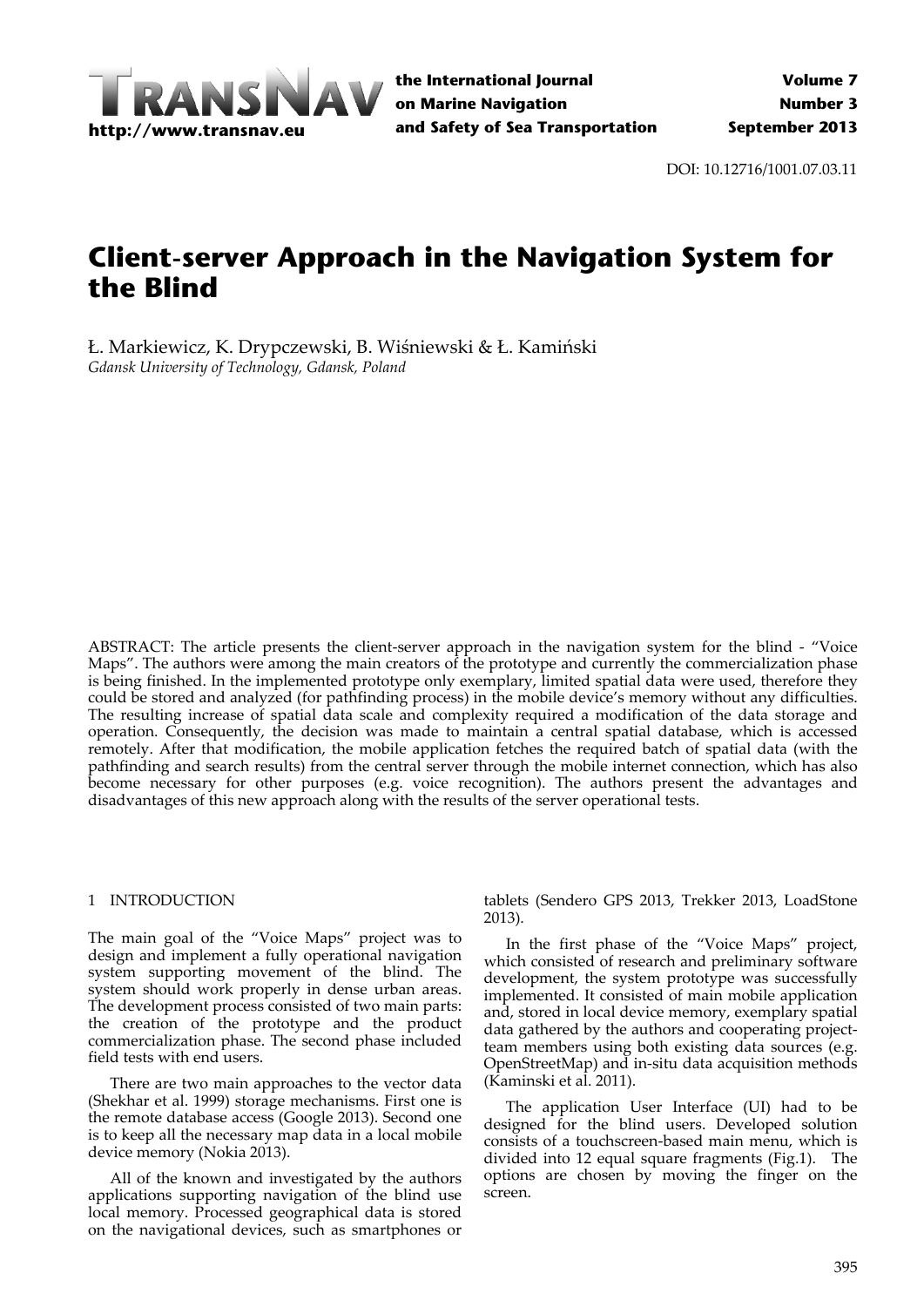

Figure 1. Main menu of the application (Kamiński et al. 2011).

All of the available options are read to the user using the speech synthesis. Input data, e.g. addresses or Point of Interest (POI) names, is entered using dedicated and customized software keyboards (e.g. gesture or voice recognition keyboard) built‐in into the application (Fig.2).

In the preliminary design various versions of the mobile application were to be created for different mobile operating systems and they would be linked by shared Java libraries. In the later stages of the development process a decision was made to focus on Google Android operating system and its compatible devices. This change was based on the fact that other planned platforms did not offer sufficient functionality and have lost most of its market share (mainly Symbian and BlackBerry supported by JavaME – Fig.3).



Figure 2. Gesture keyboard for the blind (Kamiński et al. 2011).



Figure 3. "Voice Maps" application on Android, Symbian and JavaME (Kamiński 2012).

The Android operating system definitely dominates current smartphone market (Gartner 2012) and offers key features for the navigational systems for the blind.

The preparations for the commercialization are currently being finished. During the last project phase it was necessary to assess the prototype version of the system, especially the mobile application, in terms of using the system on the large scale. This evaluation could not be performed only in the limited testing environment. It quickly became apparent that the data locally stored on the device were not the optimal option. Spatial data scale and complexity changed significantly and the system had to be redesigned in order to modify the data storage and access.

After the modification, the mobile application downloads through the internet necessary parts of spatial data on‐the‐fly, as it is needed, remotely from the central server. This approach is new in the navigational systems for the blind and its advantages and drawbacks, along with the data transition, are being analyzed in this paper.

## 2 COMPARISON OF THE OLD AND NEW SOLUTIONS



2.1 *The previous solution – data stored on the client*

Figure 4. The first version of the "Voice Maps" system.

The simplified diagram of the "Voice Maps" system prototype is presented in the Figure 4. The system modules used for the spatial data acquisition, storage and access are visualized at the bottom. The first version of the system stored all the spatial data in the central database. The data was then converted into "Voice Maps" native format (quadtree structure) and copied, as a whole, onto the mobile device memory. The pathfinding between the current position and the chosen destination (i.e. POI or address) was performed on mobile device. This was done locally, without need to establish connection to the central database (Stepnowski et al. 2011).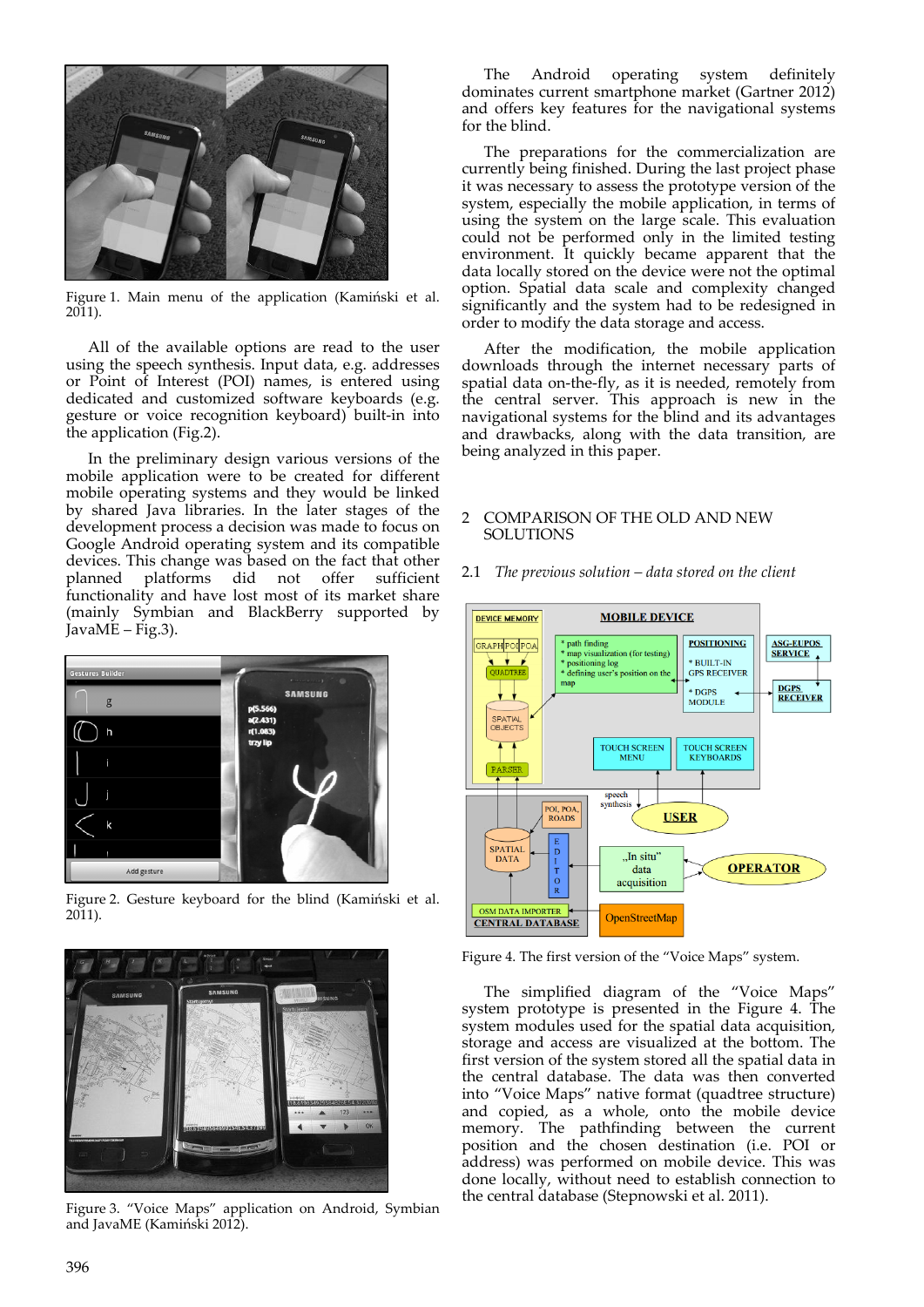Precision of built-in Global Positioning System (GPS) receiver is sufficient in the most cases (Zandbergen & Barbeau 2011) and therefore it was used for positioning. There is also an option to replace it with external Differential Global Positioning System (DGPS) module in order to further increase the accuracy.

While performing the operational analysis of the system prototype the project team have identified a few important issues. Those problems concerned the system design, authors recognized the modules that needed to be redesigned and required to be reimplemented. During the prototype phase of the system development the spatial data was limited and not very complex. Therefore the solution in which the spatial data were stored and processed locally performed very well. With the acquisition of consecutive data from other parts of Gdansk and other cities it became apparent, that the aforementioned solution was increasingly inconvenient in the terms of "Voice Maps" navigation system.

The spatial data updates in the previous system version had to be done manually on each of the devices. The update process consisted of copying all the data from the central database onto the smartphone. Despite providing the notification mechanism implemented in the application, user action was required during each update. Additionally, storage of the considerable amount of data on the mobile device, in terms of the software and hardware limitations, imposed the implementation of the complex algorithms, that were optimizing the spatial data access time (i.e. quadtree structure). Also the optimal pathfinding between two points was done on the mobile device, which became great issue due to limited computational power compared to the desktop computer.

In order to solve these problems the authors decided to change the model of data storage, access and processing. It was decided to move a part of the functionality from the mobile device to the remote server. All the required changes are described in the next chapters of this paper.

## 2.2 *The new solution – data storage, searching and pathfinding on the server*

During the preparation phase it was decided that the best solution is to move all the gathered data into the central database, from which only necessary pieces of information will be downloaded via wireless connection by the mobile application. All the main advantages and disadvantages of that decision are presented in the next two paragraphs of this article.

The mobile application has become a client, used mainly to send requests to the database, provide the user interface, positioning, navigation and to store user's configuration preferences. The server has become more extensive as three new modules were added to its architecture (Fig.5).

Those modules are:

- Data sharing module, which allows mobile application to download selected data from the database,
- POIFetcher, that allows to search for the requested Points of Interest,
- Routino (Routino 2013), a specialized module which finds a path between two given points.

The new solution is to provide the mobile application with fragments of data that describe area in the closest surroundings of their current location. Provided data dynamically change when users move to a different location, so application always contains only information that is needed to guide user toward his current destination.

In addition, the announcement module, which used the voice synthesis, was also extended in the mobile application. It became apparent that messages should sound more human‐like, therefore specialized module was implemented to process the description data of the nearest surroundings and prepare a natural language message.

All the data are not stored on the device in this new solution, so the mobile application cannot provide full search of the path whenever the requested destination point is outside the temporary graph, because of this fact part of the new solution was to transfer path searching algorithms onto the server. The mechanism of path searching is provided by the specialized server module – Routino.

To keep up the most accurate Point of Interest data, POIs also were moved to the server‐side central database. The new solution is to keep POIs data on the server and provide users with categories and search mechanisms.



Figure 5. Changes in the system architecture forced by the adoption of remote database access.

Application is always supplied with the most current data and users can select categories (e.g. "shops", "restaurants") and server will find a shortest path from the userʹs current position to the nearest POI from that category. The graph used in the application is temporary and the given route is static. There is a need to synchronize these two sources of data every time a graph of the nearest area changes, this functionality is performed by the mobile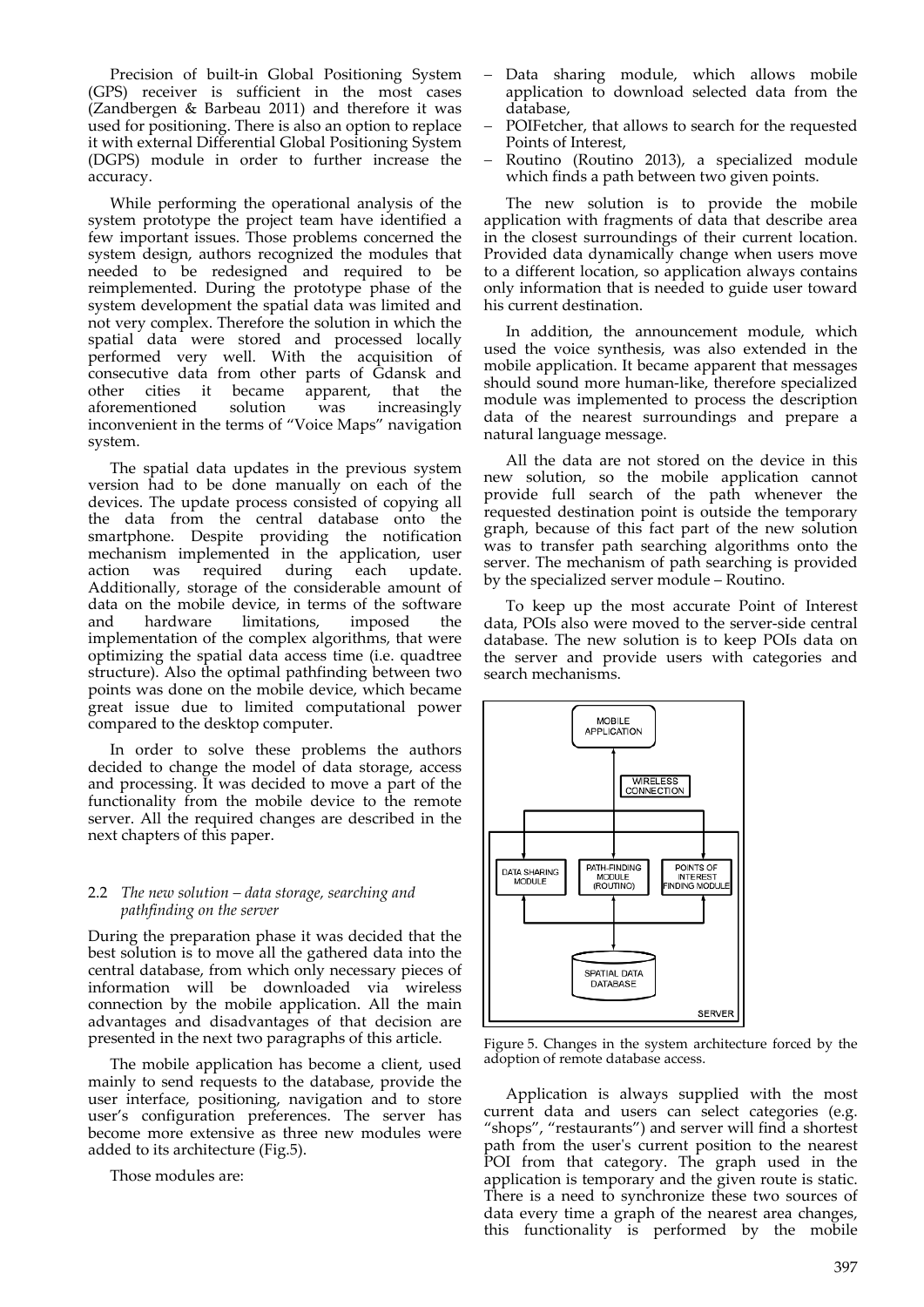application. The effect of this synchronization is described on Fig.6.

The most important part of the data stored in the server is the graph representation of geographical features. Data format is standardized for Geographic Information System (GIS). Open Street Map (OSM) is incorporated as the base layer of the spatial data. OSM is an open source project aiming to create an editable world map (Hazzard 2011). Data is available under a Creative Commons open content license. OSM contributors perform regular surveys with GPS devices, government and commercial data sources are also used.

OSM spatial data set consists of three types of data structures:

- points,
- lines (multilines),
- polygons.

Points represent discrete places with defined geographical position such as address points, Points of Interests (POI) or Points of Attention (POA). Lines consist of a set of points and segments which represent linear objects (e.g. roads, sidewalks, rivers or crossroads). Polygons include a set of lines which create bounded areas which represent buildings, country borders, etc.



Figure 6. Graph of nearest surrounding synchronized with found path.

Voice Maps is a system created for the navigational assistance of the blind or visually impaired. It requires a different data set than the typical navigation systems (i.e. purposed for cars) (May et al. 2003). Accurate spatial information about sidewalks and pedestrian crossings are especially important and are not typically included in OSM and other popular databases as shown on Fig.7.

It was decided that additional data is required. Survey was performed by the project cooperator, OPEGIEKA LLC, for the test area of the city of Elbląg

398

in Poland. Acquired data contains information about crossings, addresses, surroundings description (i.e. POI / POA) and corrections to the OSM data.

Client application is a front end of the "Voice Maps" system. The mobile application, a client, is a proxy between the user and server‐side modules (e.g. geospatial database, algorithms). Touch screen interface allows blind user to utilize all functions of the project. "Voice Maps" can also be controlled with the voice commands. Voice recognition is implemented using Google API. When user selects this option the voice sample is recorded on the device and then sent through the internet to Google servers, where it is analyzed in a matter of seconds. After that the set of the most probable text strings, which represent the content of the user's speech, are sent back to the mobile application. These strings are mainly used to choose options in the main menu or to input data (i.e. addresses, POI). This method is proved to be the most comfortable for the blind users, whereas the visually impaired preferred dedicated software keyboards.



Figure 7. OSM data without sidewalks and zebra crossings.

Using touch screen the application can be configured with several options, which are available in the "Settings" menu. It allows to change the application‐user communication. User can decide to be additionally informed about the azimuth or distance to the current path destination or the next path node. Application can also inform the user about the details of the surrounding area (i.e. surface type, obstacles) and the closest POI, POA, addresses.

"Voice Maps" system is mainly targeted for users in the urban areas. It requires not only aforementioned spatial data but also high accuracy positioning. Depending on available hardware, application can receive current geographical position from built‐in GPS device or external DGPS receiver which typically provides higher accuracy (Monteiro et al. 2005).

# 3 FEATURES OF THE NEW SOLUTION

# 3.1 *The advantages of the new solution*

Applications purposed for the blind should be maximally easy to use. All the activities taken by its users have to be repetitious and also should take minimum effort to be learnt and remembered (Farrel 1956). Number of actions performed by the blind to achieve their goal must be minimal. All of the user actions require simplicity, for example in the remote data access the latest version of the software is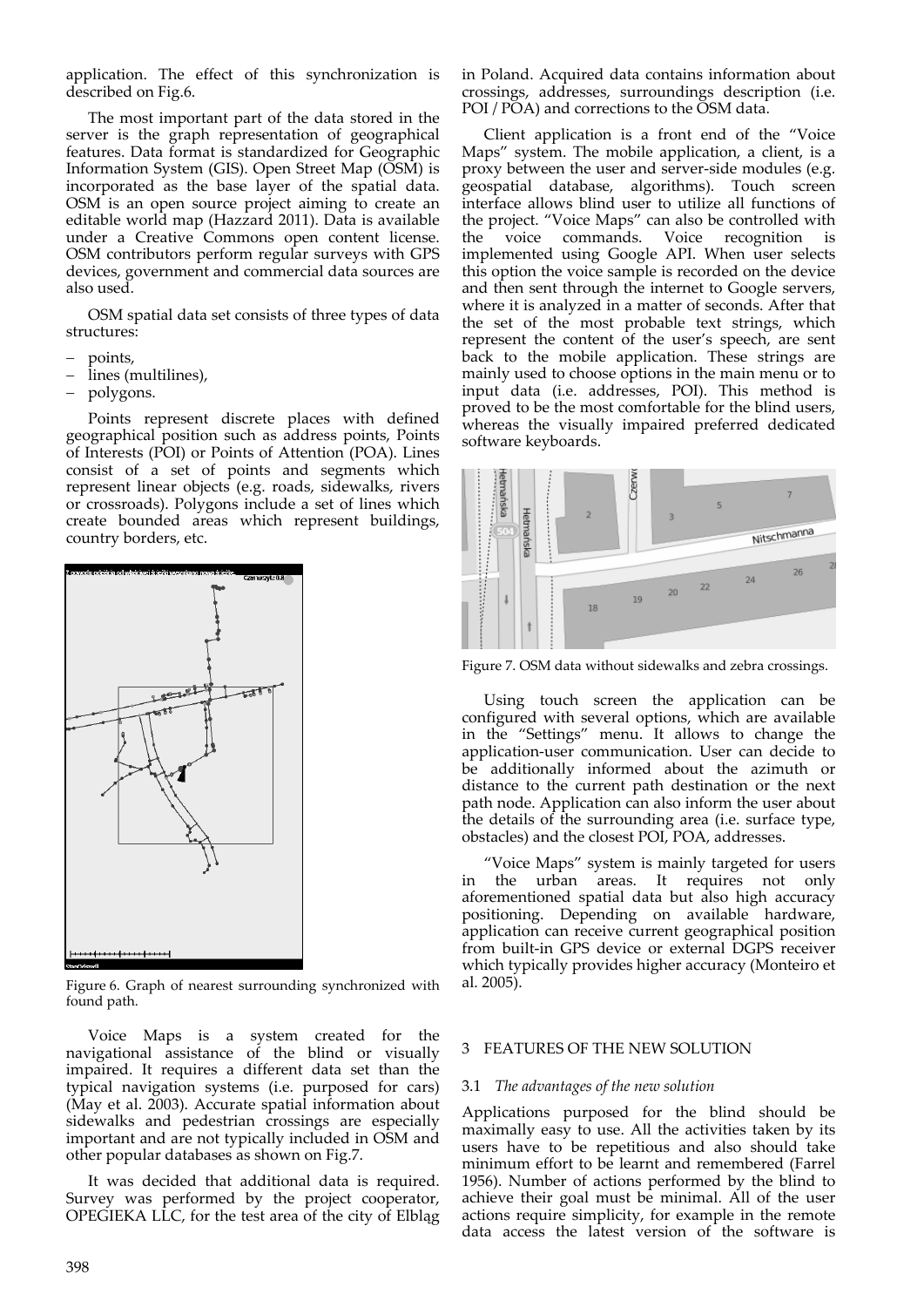acquired in the easiest manner possible, simply by running the application and sending queries to the server. Since the most of the data, which is the graph representation of geographical features along with its description, is kept on the server side, no action from the user is required to receive updated data. Moreover, some enhancements and improvements, like pathfinding or POI search, can be added without changing the client.

Navigation system for the blind is different from typical car navigation systems (Millonig & Schechtner 2005, Aslan et al. 2006). Providing direction for sightless pedestrian requires much more precise and accurate data including user's current position, directions and information about the nearest surroundings. The target users of "Voice Maps" have the limited ability to orientate and identify obstacles in their nearest surroundings – given information must be as exact as possible. One of the elements is the high density graph representation of metropolitan areas' geographical features, which may contain a large amount of vertices and edges.

Significant computational power is required to perform processing of that amount of data. It is also required to assure considerable memory capacity. Since "Voice Maps" system is targeted for the Android‐based smartphones the issue of the mobile device capabilities becomes important. Moving most of the geospatial data from client to server not only reduces the size of the software, but also lowers the system requirements. It is especially important for the older devices.

What is also worth mentioning, the spatial database and elements of the server‐side software can be used in other Geographic Information Systems (GIS). The existing high‐density data and advanced graph algorithms can be easily adapted to become elements of different (e.g. car or pedestrian) navigation applications.

The new solution makes application development less difficult. Thorough and wide testing of software is easier to perform thanks to the availability of the server logs. Moreover, it enables the possibility to add several enhancements to the system, for example the functionality to remotely monitor the behaviour of the blind.

# 3.2 *The disadvantages of the remote server access*

Remote spatial database access in "Voice Maps" requires stable wireless internet connection. Since the navigation system for the blind must be very reliable, various problems with network (including lost connection, transfer speed or limits and lost signal) may become very important. However, nowadays, coverage of the cellular network in the metropolitan areas is usually high and should be sufficient. When user receives information about geographical features located in a fixed distance from his position, additional data are sent only if he leaves the aforementioned area. This kind of approach not only limits the needed transfer to minimum but also, if the connection is temporarily lost, ensures data availability. It is also worth mentioning that module for spatial database access is not the only software

component that needs stable internet connection. Since the voice recognition software is incorporated in "Voice Maps", wireless internet connection is necessary.

In the previous solution, the most time‐consuming operations, like pathfinding and search for requested vertex in a graph, were performed on the client side. In the new solution all of those operations are executed on the server. This approach requires a sophisticated server infrastructure. Moreover, considering the characteristics of blind users, the quality of that service must maintain a very high level of reliability. Therefore, the new solution enforces keeping considerably expensive data center.

Communication with remote spatial database created non-trivial problems in the software development. The issues of synchronization with database processes (such as response time, network delay) and client‐side threads are only a part of them. On the other hand, new version of "Voice Maps" does not require advanced methods for optimizing the size of the files containing information about the geographical features (e.g. quadtree).

## 4 SERVER OPERATIONAL TESTS

After the system prototype completion a set of software simulators were implemented in order to check server operation in various conditions, regarding the performance of commands executions and data transfer effectiveness. The main goal was to measure the average response time of the server when 1000 queries are being sent at the same time from the simulated mobile applications.

The first test evaluated the time needed for the creation of the graph based on the OSM geospatial data. Queries were sent to the server and the average time of the graph creation was 297 milliseconds (Figure 8). This delay is not noticeable for the user. The maximum value was about 2.6 seconds, but it was concluded to be caused by the mobile connection problems, not the mobile application or server itself.

During the next test the effectiveness of the POI generation for the nearest area of the user current geographical position was measured. The average response time was about 60 milliseconds, so taking into the consideration that typical user will not move faster than 1 m/s, the process is almost instantaneous and it is sufficient for pedestrian movement.



Figure 8. Distribution graph of the measured system response time to a request for graph creation.